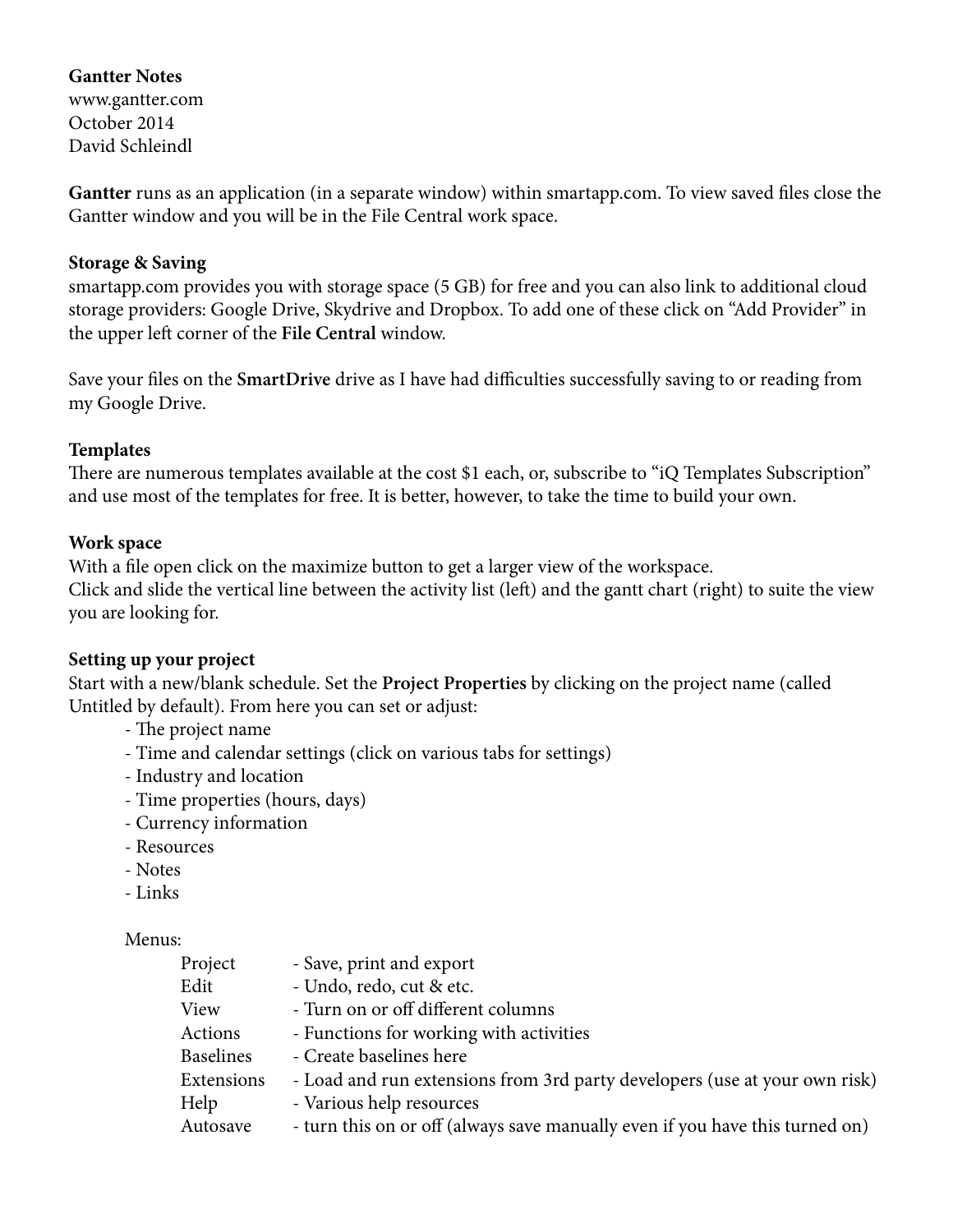### **Toolbar**

A collection of commonly used commands (Copy, print, save…)

When you are working in one of the activity cells (with information already added) you will be able to:

- Insert (a new activity) above, insert below, or delete that activity
- Indent or un-indent an activity
- Move the activity up or down

 - If you select 2 or more activities (select an activity number and hold down the control key to add more to your selection.

- Zoom in or zoom out
- **Properties** adjust the details of that task

 It may be helpful to assign different colours to different aspects of your project; for example, each process or department may have a unique colour.

 To change the colour characteristics of an activity select the activity's properties and go to the colour tab to change the default colours.

# **Example project:**

1) **Create**, name and save a new Gantter project.

2) **Enter** all of the activities from your Activity List into Gantter. For my bicycle example I am going to list every item of the sample WBS. As you are doing this turn on the WBS column from the view menu and note how the numbering changes.

3) **Indent** activities as required. As you indent the activities your structure becomes one of summary activities (control points) and sub activities

4) **Link** your activities - by default they are linked Finish to Start

5) **Duration**. By default the program assumes each activity will have a 1 day duration. Change the durations match those in your Activity Duration Estimates document. You can type in the duration to the right of the activity name in the duration column or you can also select an activity and click on the properties button in the tool-bar.

Durations can be added in hours(h), days(d), weeks(w) and months(m). Just add the corresponding letter after the value.

6) **Add Resources**. There are 2 types of resources in Gantter; 'Work' - people and equipment - and 'Material' - materials.

Turn on the resources column (from the view menu) and click on the empty cell to add a resource. Do this for every activity that requires resources. Do not add in the cost at this point.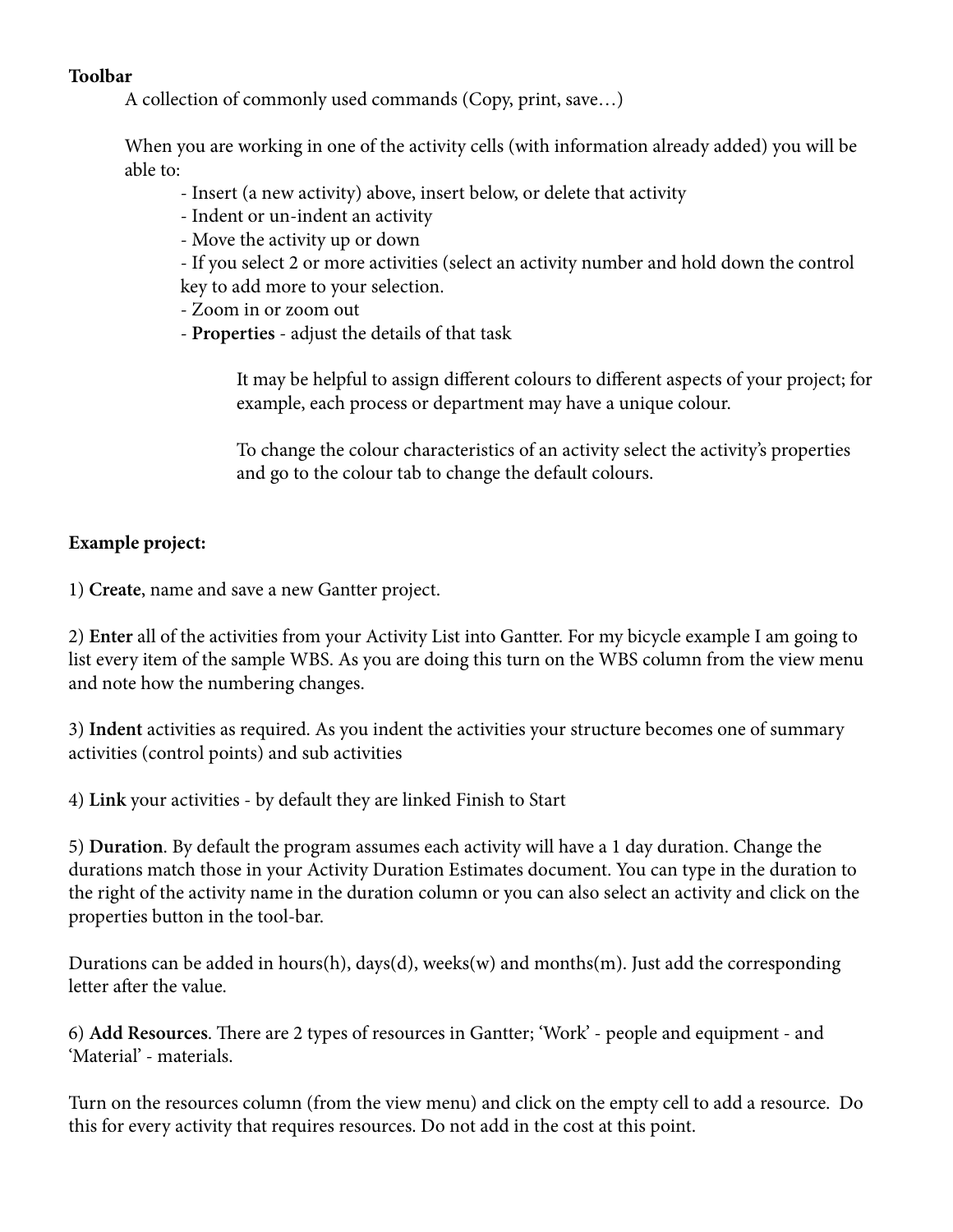Note that these resources may appear beside the activity bar of the Gantt chart. You can turn this on or off in the view menu.

7) **Calendar**. Click on the calendar icon (left side of the workspace) to adjust the working hours in a day. By default Gantter uses the 'None' calendar with the settings we set (or accepted) in the project properties when we created the document.

- Change the calendar settings in the 'Task Properties' panel under the Advanced tab.

- You can select individual dates in a calendar to adjust for holidays and other events that might affect your working hours.

- You can create new calendars if necessary; for accommodating part-time works for example.

If you know the finish date of a project you can set it in the project properties. Click on your file name and change the 'Plan From' setting to 'Finish Date'. Gantter will adjust your schedule to start as late as possible to meet the project deadline.

8) **Dependencies**. You can add, remove and change the dependencies of an activity in the properties panel under the predecessors tab. By default all dependencies are set to finish-to-start and without any lead or lag. To add a lag (time after the previous activity) add a positive number here and to create a lead (time before the completion of the previous activity) add a negative number here.

9) **Constraints**. In the Advanced tab of the activity properties panel you can change the constraint of an activity. By default Gantter uses the 'as soon as possible' constraint. Do not select "Must start/finish …" as this forces Gantter to ignore dependencies. When you change a constraint from the default setting an icon will appear in the information column to the right of your activity name.

10) **Task Types**. When working with Gantter there are 3 variables we work with elements: units (resources), duration and work. The relationship between the three is:

 **Work = Duration x Units (resources)** -or- **Duration = Work / Units (resources)** -or- **Units (resources) = Work / Duration**

We can adjust 2 of these and the program will calculate the 3rd.

**Fixed Units** - if a resource can only work 50% of the time on a specific task Gantter will automatically re-calculate the duration of the task to take twice as long

**Fixed Duration** - As you assign single or multiple resources to the task Gantter will automatically calculate the appropriate resource allocation percentage to ensure the task is completed within the duration.

To have the program calculate the resources this way we need to change the Type from 'Fixed Units' to 'Fixed Duration'.

**Fixed Work** - Assume an activity is going to take ten hours to complete and that we can schedule the task over five days. If a single resource is responsible for completing the task Gantter will schedule the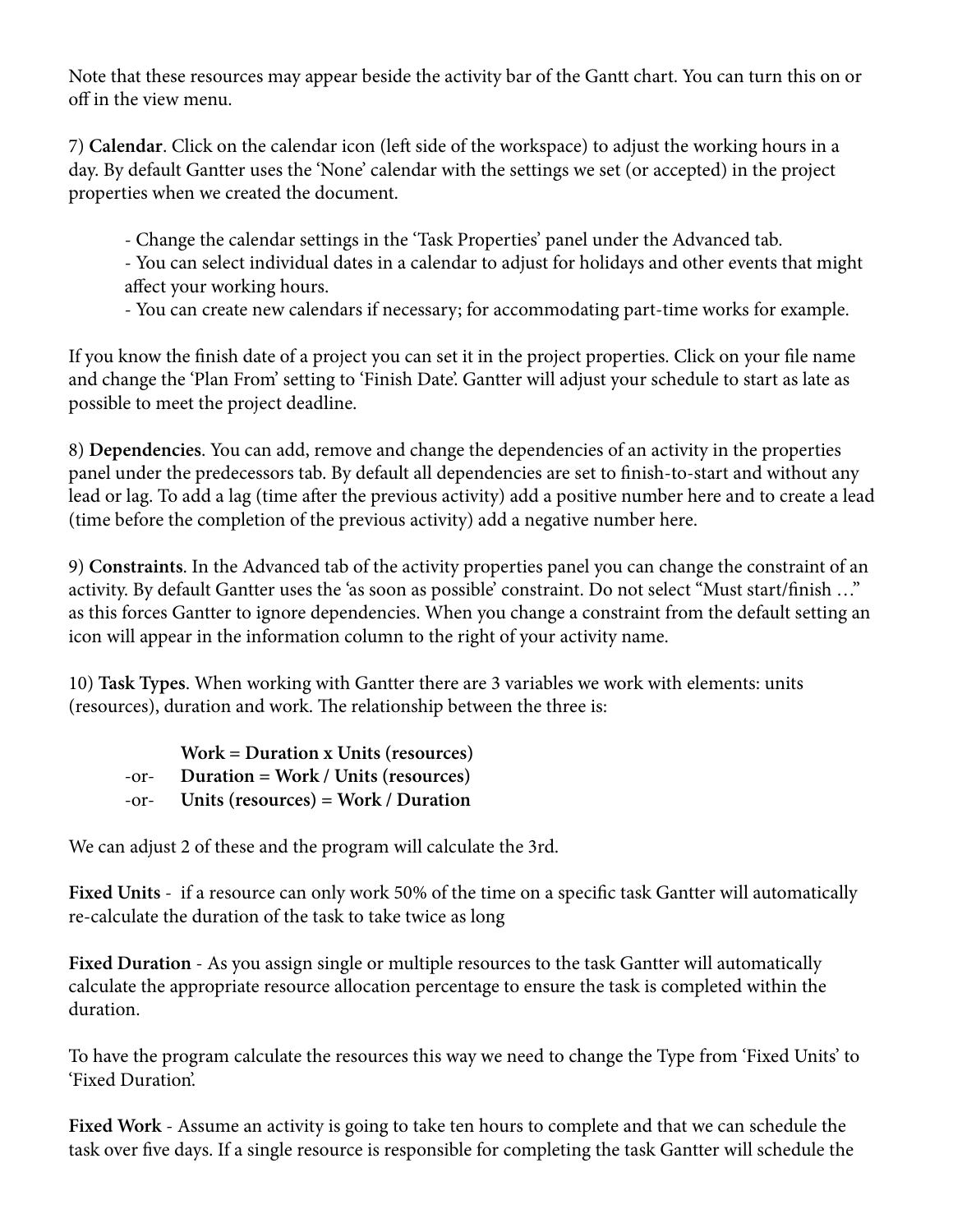resource to work two hours a day for the five day duration.

Note the "effort driven" check box is selected by default. By turning this off you tell Gantter not to make any of the above calculations.

11) **Start & Finish Dates**. Select the cell of either the start or finish date and select the day from the calendar pop-up panel. When you select dates in this manner you apply a Constraint to the activity as described above. You should see a constraint icon in the information column indicating this. Note that this may limit the movement of the activity should the predecessors move

12) **Cost**. Assigning cost to activities and resources.

Turn on the cost column in the view menu and type in the cost (budget) associated with each activity. These costs are items such as overhead or other costs associated with the activity that are not resource costs. Note how the total of sub-activities is added in the summary activity.

Now add cost values to your resources. These values will be added to the costs you previously entered.

- To see the full sum of your budget turn on the view of the 'Root Summary Task' from the view menu.

13) **% Complete**. To track the progress of your project.

Enter in the % complete into the cell beside your activity. As you enter a value a gray line appears indicating this percentage and the overall completion is added in the Root Summary Task bar.

14) **Activity Deadlines**. Set an activity Deadline in the properties panel. The date you select will appear as a red diamond shape. If this date is passed and the activity is not completed a constraint icon will appear in the information cell.

15) **Milestones**. Create a milestone by setting the duration of an activity to 0.

16) **Critical Tasks**. The activities that cannot be delayed without delaying the entire project. To view the critical tasks select "Highlight Critical Tasks" from the view menu. The critical tasks are shown in red. Note that this may not necessarily the critical path of your project.

17) **Risks**. Select the Risks input screen by clicking on the Risks icon on the left side of the interface. Type in a risk name in the Risk column. The best way to add and edit the attributes of the risk is to select its properties from the tool bar. In this panel you can:

In the general tab

- Change the name
- Describe the cause of the risk
- Give the risk a category
- Assign an owner
- If it is: Relevant Addressed Has Happened

## In the Expected tab

- Indicate the expected probability & severity
- Indicate it's affects: Schedule, Cost or Quality
- Describe the response to the risk